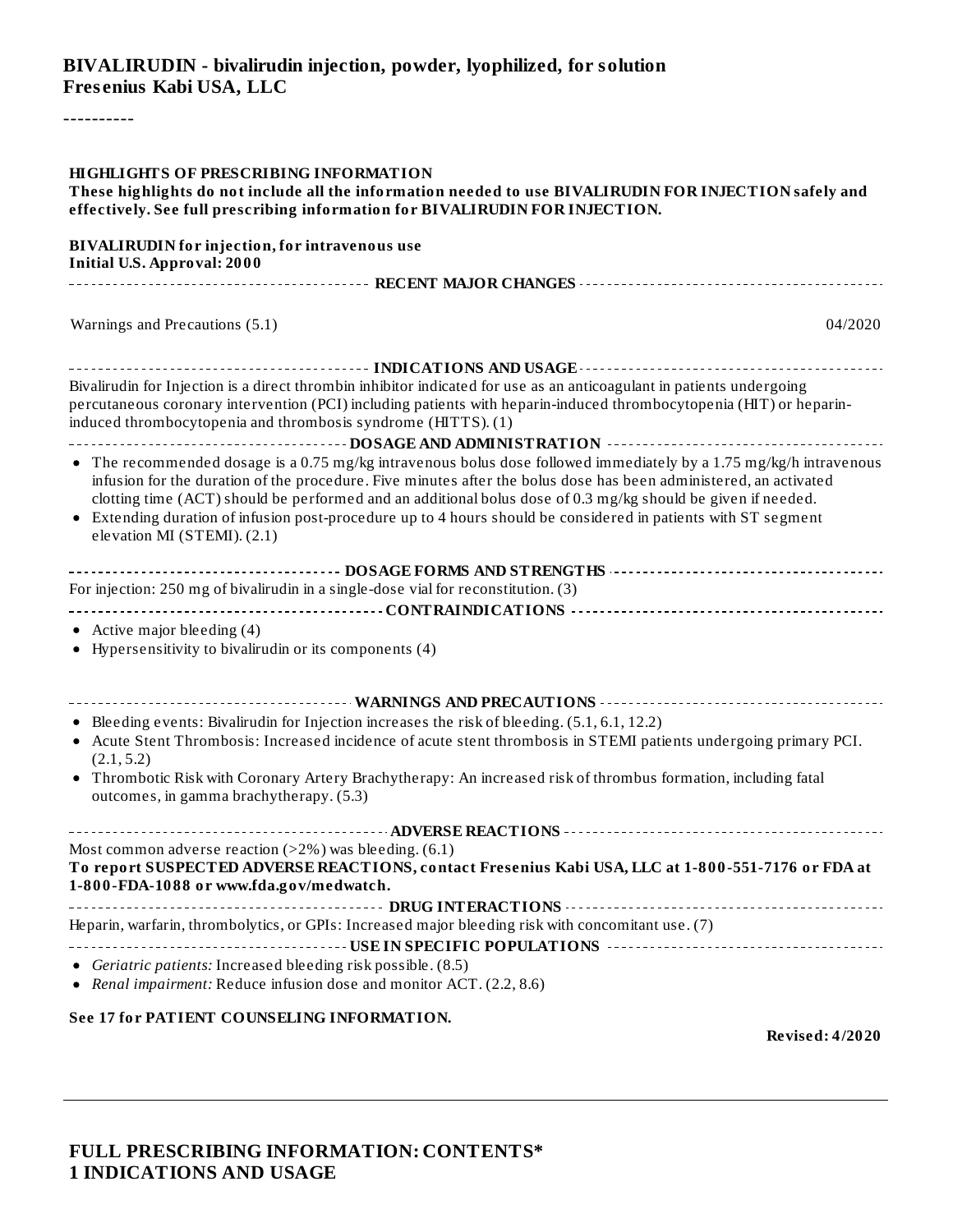#### **2 DOSAGE AND ADMINISTRATION**

- 2.1 Recommended Dosage
- 2.2 Dose Adjustment in Renal Impairment
- 2.3 Instructions for Preparation and Administration
- 2.4 Storage after Reconstitution

## **3 DOSAGE FORMS AND STRENGTHS**

#### **4 CONTRAINDICATIONS**

### **5 WARNINGS AND PRECAUTIONS**

- 5.1 Bleeding Events
- 5.2 Acute Stent Thrombosis in Patients with STEMI undergoing PCI
- 5.3 Thrombotic Risk with Coronary Artery Brachytherapy

#### **6 ADVERSE REACTIONS**

- 6.1 Clinical Trials Experience
- 6.2 Immunogenicity
- 6.3 Postmarketing Experience

#### **7 DRUG INTERACTIONS**

### **8 USE IN SPECIFIC POPULATIONS**

- 8.1 Pregnancy
- 8.2 Lactation
- 8.4 Pediatric Use
- 8.5 Geriatric Use
- 8.6 Renal Impairment

#### **10 OVERDOSAGE**

#### **11 DESCRIPTION**

#### **12 CLINICAL PHARMACOLOGY**

- 12.1 Mechanism of Action
- 12.2 Pharmacodynamics
- 12.3 Pharmacokinetics

## **13 NONCLINICAL TOXICOLOGY**

13.1 Carcinogenesis, Mutagenesis, Impairment of Fertility

#### **14 CLINICAL STUDIES**

## **16 HOW SUPPLIED/STORAGE AND HANDLING**

#### **17 PATIENT COUNSELING INFORMATION**

\* Sections or subsections omitted from the full prescribing information are not listed.

#### **FULL PRESCRIBING INFORMATION**

## **1 INDICATIONS AND USAGE**

Bivalirudin for Injection is indicated for use as an anticoagulant for use in patients undergoing percutaneous coronary intervention (PCI) including patients with heparin-induced thrombocytopenia and heparin-induced thrombocytopenia and thrombosis syndrome.

## **2 DOSAGE AND ADMINISTRATION**

#### **2.1 Recommended Dosage**

Bivalirudin for Injection is for intravenous administration only.

Bivalirudin for Injection has been studied only in patients receiving concomitant aspirin.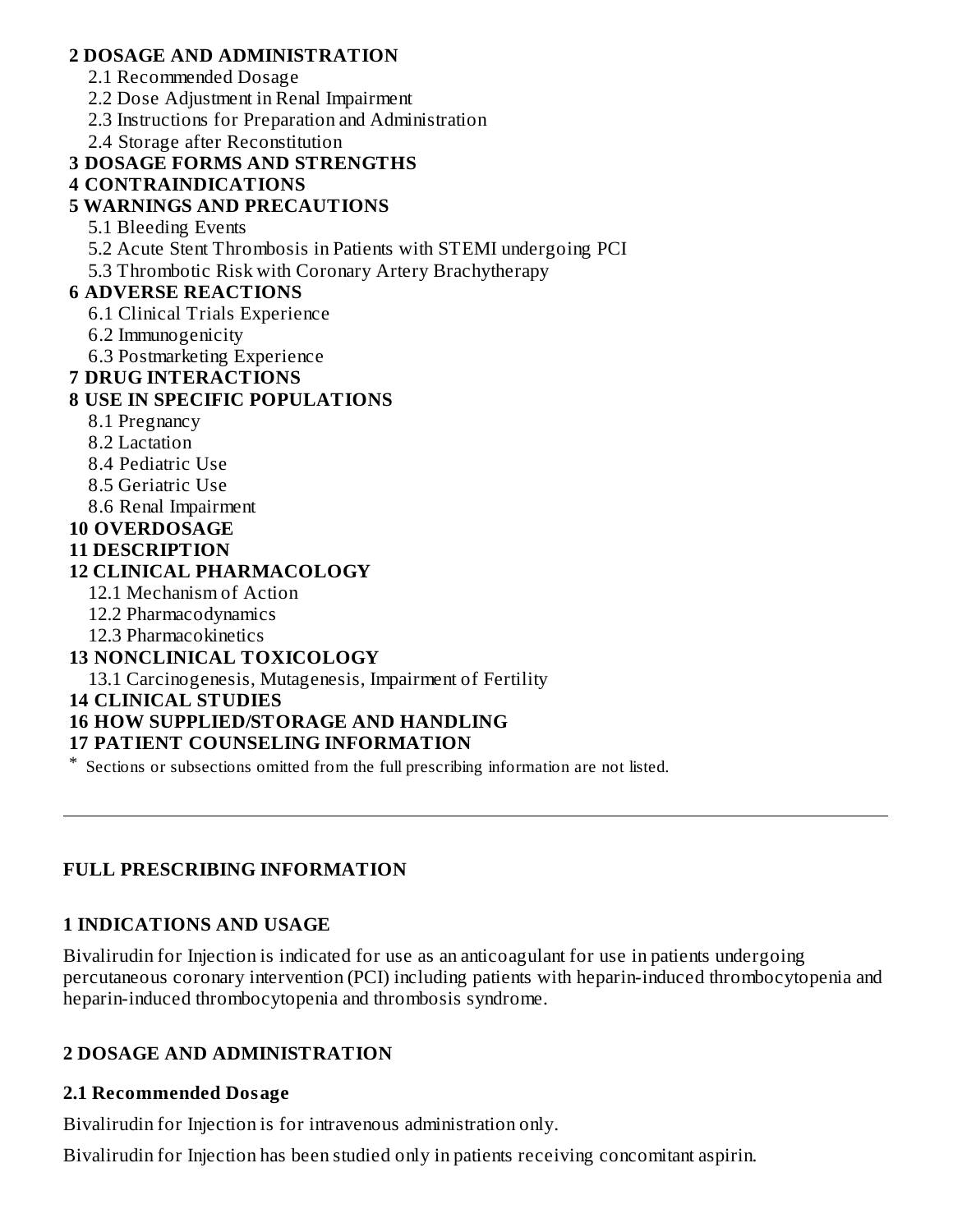The recommended dose of Bivalirudin for Injection is an intravenous (IV) bolus dose of 0.75 mg/kg, followed immediately by an infusion of 1.75 mg/kg/h for the duration of the procedure. Five minutes after the bolus dose has been administered, an activated clotting time (ACT) should be performed and an additional bolus of 0.3 mg/kg should be given if needed.

Extended duration of infusion following PCI at 1.75 mg/kg/h for up to 4 hours post-procedure should be considered in patients with ST segment elevation MI (STEMI).

## **2.2 Dos e Adjustment in Renal Impairment**

#### *Bolus Dose*

No reduction in the bolus dose is needed for any degree of renal impairment.

### *Maintenance Infusion*

In patients with creatinine clearance less than 30mL/min (by Cockcroft Gault equation), reduce the infusion rate to 1 mg/kg/h. Monitor anticoagulant status in patients with renal impairment.

In patients on hemodialysis, reduce the infusion rate to 0.25 mg/kg/h *[see Use in Specific Populations (8.6), Clinical Pharmacology (12.3)]*.

## **2.3 Instructions for Preparation and Administration**

Bivalirudin for Injection is intended for intravenous bolus injection and continuous infusion after reconstitution and dilution.

Preparation Instructions for Bolus Injection and Continuous Infusion

- To each 250 mg vial, add 5 mL of Sterile Water for Injection, USP.
- Gently swirl until all material is dissolved.
- Withdraw and discard 5 mL from a 50 mL infusion bag containing 5% Dextrose in Water or 0.9% Sodium Chloride for Injection.
- Add the contents of the reconstituted vial to the infusion bag containing 5% Dextrose in Water or 0.9% Sodium Chloride for Injection to yield a final concentration of 5 mg/mL (e.g., 1 vial in 50 mL; 2 vials in 100 mL; 5 vials in 250 mL).
- Adjust the dose to be administered according to the patient's weight (see Table 1).

| Weight<br>(kg) | Using $5 \text{ mg/mL}$<br><b>Concentration</b> |                                      |  |
|----------------|-------------------------------------------------|--------------------------------------|--|
|                | <b>Bolus</b><br>$0.75$ mg/kg<br>(mL)            | Infusion<br>$1.75$ mg/kg/h<br>(mL/h) |  |
| 43-47          |                                                 | 16                                   |  |
| 48-52          | 7.5                                             | 17.5                                 |  |
| 53-57          | $\overline{8}$                                  | 19                                   |  |
| 58-62          | $\vert 9$                                       | 21                                   |  |
| 63-67          | 10                                              | 23                                   |  |
| 68-72          | 10.5                                            | 24.5                                 |  |
| 73-77          | 11                                              | 26                                   |  |
| 78-82          | 12                                              | 28                                   |  |
| 83-87          | 13                                              | 30                                   |  |
| 88-92          | 13.5                                            | 31.5                                 |  |
| 93-97          | 14                                              | 33                                   |  |
| 98-102         | 15                                              | 35                                   |  |

#### **Table 1: Dosing Table**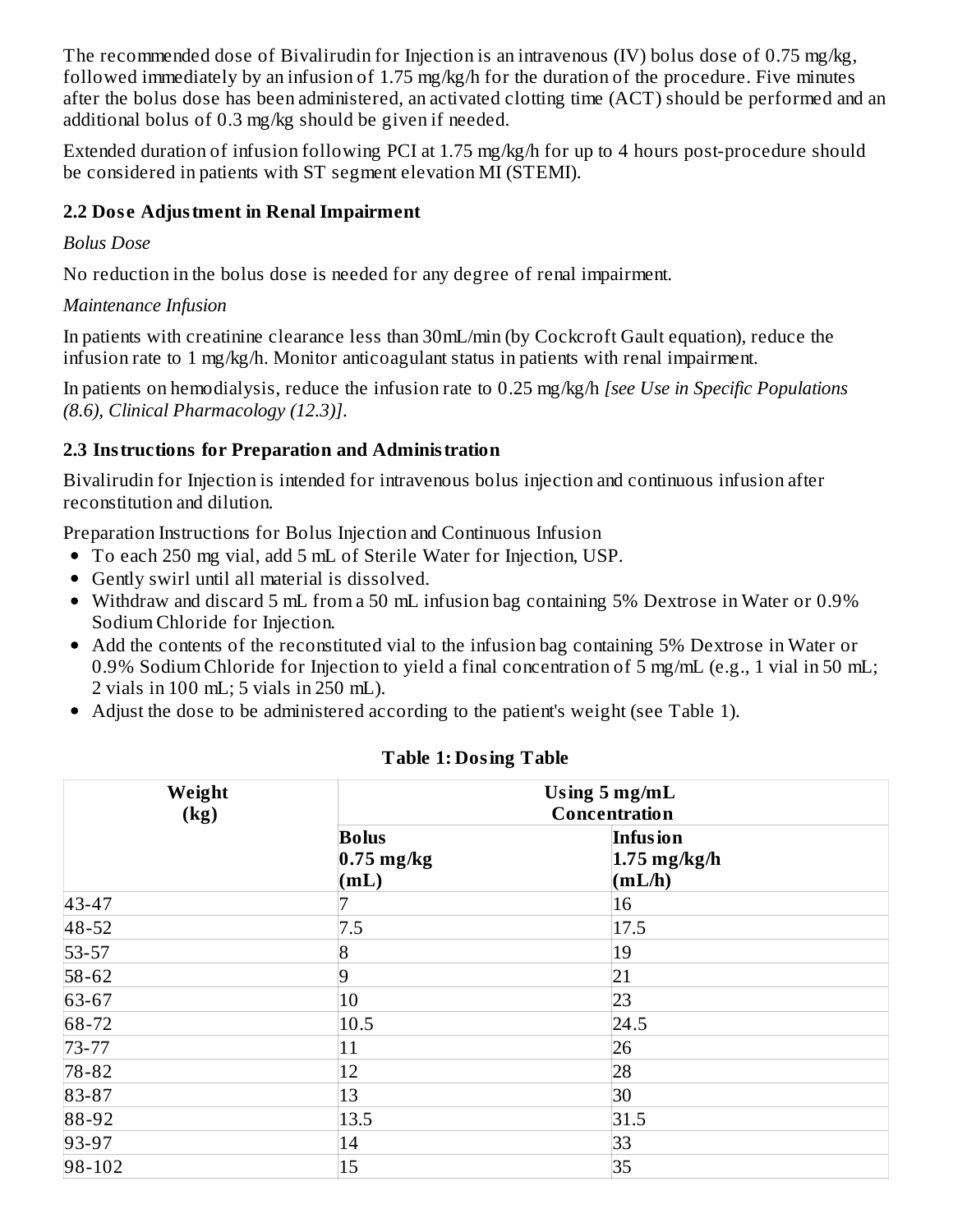| $ 103 - 107$  | 16   | 37   |
|---------------|------|------|
| $ 108-112 $   | 16.5 | 38.5 |
| $113 - 117$   | 17   | 40   |
| $118 - 122$   | 18   | 42   |
| $123 - 127$   | 19   | 44   |
| $ 128-132 $   | 19.5 | 45.5 |
| $133 - 137$   | 20   | 47   |
| $ 138 - 142 $ | 21   | 49   |
| $143 - 147$   | 22   | 51   |
| $ 148-152 $   | 22.5 | 52.5 |

#### Drug Compatibilities

No incompatibilities have been observed with administration sets.

Do not administer the drugs listed in Table 2 in the same intravenous line with Bivalirudin for Injection.

#### **Table 2: Drugs Not for Administration in the Same Intravenous Line with Bivalirudin for Injection**

| Alteplase                  |
|----------------------------|
| Amiodarone HCl             |
| Amphotericin B             |
| Chlorpromazine HCl         |
| Diazepam                   |
| Dobutamine                 |
| Prochlorperazine Edisylate |
| Reteplase                  |
| Streptokinase              |
| Vancomycin HCl             |

Parenteral drug products should be inspected visually for particulate matter and discoloration prior to administration. Preparations of Bivalirudin for Injection containing particulate matter should not be used. Reconstituted material will be a clear to slightly opalescent, colorless to slightly yellow solution.

#### **2.4 Storage after Reconstitution**

Do not freeze reconstituted or diluted Bivalirudin for Injection. Reconstituted material may be stored at 2 to 8ºC for up to 24 hours. Diluted Bivalirudin for Injection with a concentration of between 0.5 mg/mL and 5 mg/mL is stable at room temperature for up to 24 hours. Discard any unused portion of reconstituted solution remaining in the vial.

## **3 DOSAGE FORMS AND STRENGTHS**

For injection: 250 mg of bivalirudin in a single-dose vial for reconstitution. Each vial contains 250 mg of bivalirudin equivalent to an average of 270 mg bivalirudin trifluoroacetate\*. Following reconstitution with Sterile Water for Injection, the product is a clear to opalescent, colorless to slightly yellow solution, pH 5 to 6.

*\*The range of bivalirudin trifluoroacetate is 260 to 280 mg based on a range of trifluoroacetic acid composition of 1.0 to 2.2 equivalents.*

#### **4 CONTRAINDICATIONS**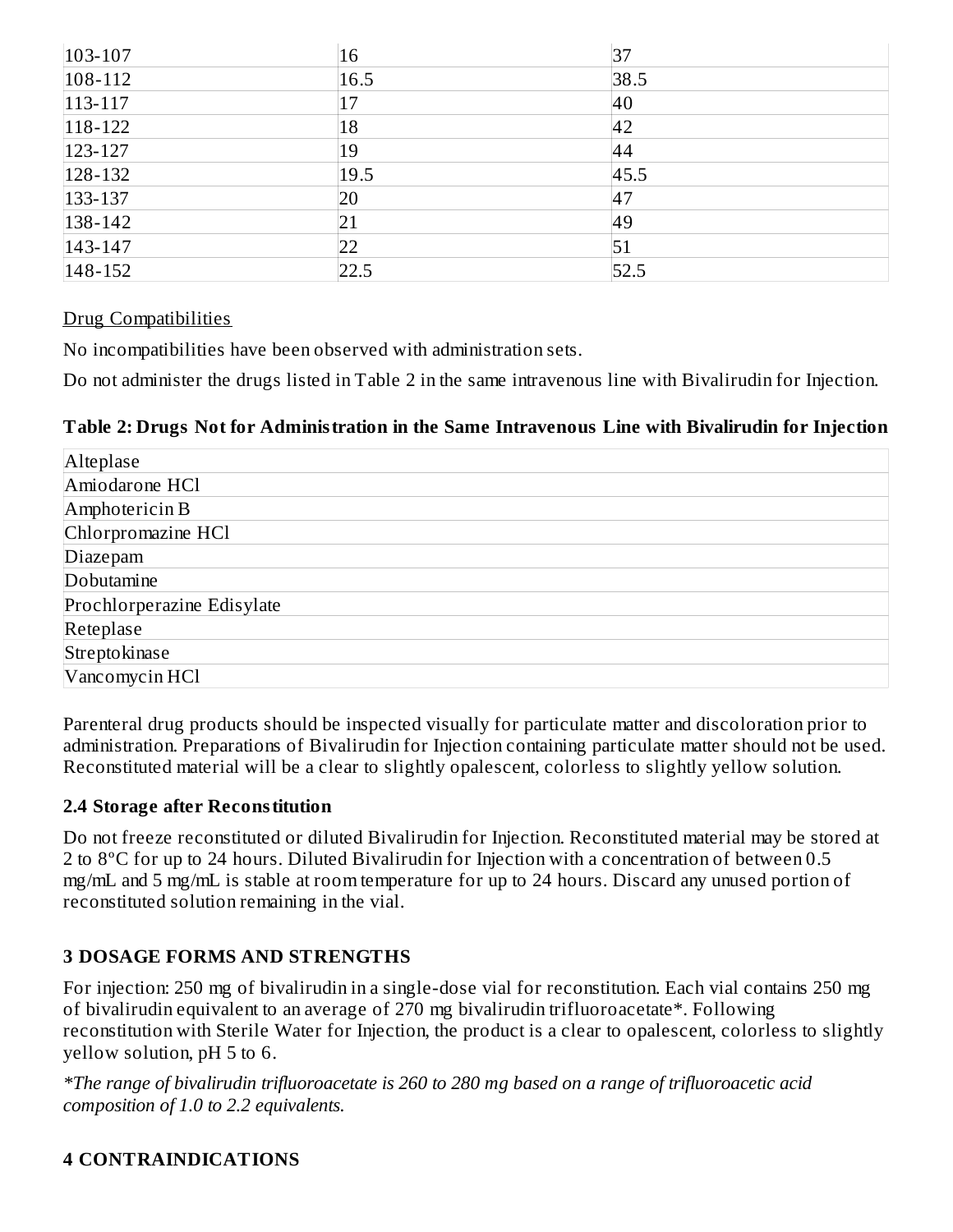Bivalirudin for Injection is contraindicated in patients with:

- Active major bleeding;
- Hypersensitivity (e.g., anaphylaxis) to bivalirudin or its components *[see Adverse Reactions (6.3)]*.

# **5 WARNINGS AND PRECAUTIONS**

## **5.1 Bleeding Events**

Bivalirudin for Injection increases the risk of bleeding *[see Adverse Reactions (6.1)].* An unexplained fall in blood pressure or hematocrit should lead to serious consideration of a hemorrhagic event and cessation of bivalirudin administration. Monitor patients receiving Bivalirudin for Injection for signs and symptoms of bleeding. Monitor patients with disease states associated with an increased risk of bleeding more frequently for bleeding.

## **5.2 Acute Stent Thrombosis in Patients with STEMI undergoing PCI**

Acute stent thrombosis (AST) (<4 hours) has been observed at a greater frequency in Bivalirudin for

Injection treated patients (1.2%, 36/2,889) compared to heparin treated patients (0.2%, 6/2,911) with STEMI undergoing primary PCI. Among patients who experienced an AST, one fatality (0.03%) occurred in a bivalirudin treated patient and one fatality (0.03%) in a heparin treated patient. These patients have been managed by Target Vessel Revascularization (TVR). Patients should remain for at least 24 hours in a facility capable of managing ischemic complications and should be carefully monitored following primary PCI for signs and symptoms consistent with myocardial ischemia.

## **5.3 Thrombotic Risk with Coronary Artery Brachytherapy**

An increased risk of thrombus formation, including fatal outcomes, has been associated with the use of Bivalirudin for Injection in gamma brachytherapy.

If a decision is made to use Bivalirudin for Injection during brachytherapy procedures, maintain meticulous catheter technique, with frequent aspiration and flushing, paying special attention to minimizing conditions of stasis within the catheter or vessels *[see Adverse Reactions (6.1)]*.

# **6 ADVERSE REACTIONS**

# **6.1 Clinical Trials Experience**

Because clinical trials are conducted under widely varying conditions, adverse reaction rates observed in the clinical trials of a drug cannot be directly compared to rates in the clinical trials of another drug and may not reflect the rates observed in practice.

In the BAT trials, 79 of the 2161 (3.7%) patients undergoing PCI for treatment of unstable angina and randomized to Bivalirudin for Injection experienced major bleeding events which consisted of: intracranial bleeding, retroperitoneal bleeding, and clinically overt bleeding with a decrease in hemoglobin >3 g/dL or leading to a transfusion of >2 units of blood.

# **6.2 Immunogenicity**

As with all peptides, there is potential for immunogenicity. The detection of antibody formation is highly dependent on the sensitivity and specificity of the assay. Additionally, the observed incidence of antibody (including neutralizing antibody) positivity in an assay may be influenced by several factors including assay methodology, sample handling, timing of sample collection, concomitant medications, and underlying disease. For these reasons, comparison of the incidence of antibodies to bivalirudin in the studies described below with the incidence of antibodies in other studies or to other products may be misleading.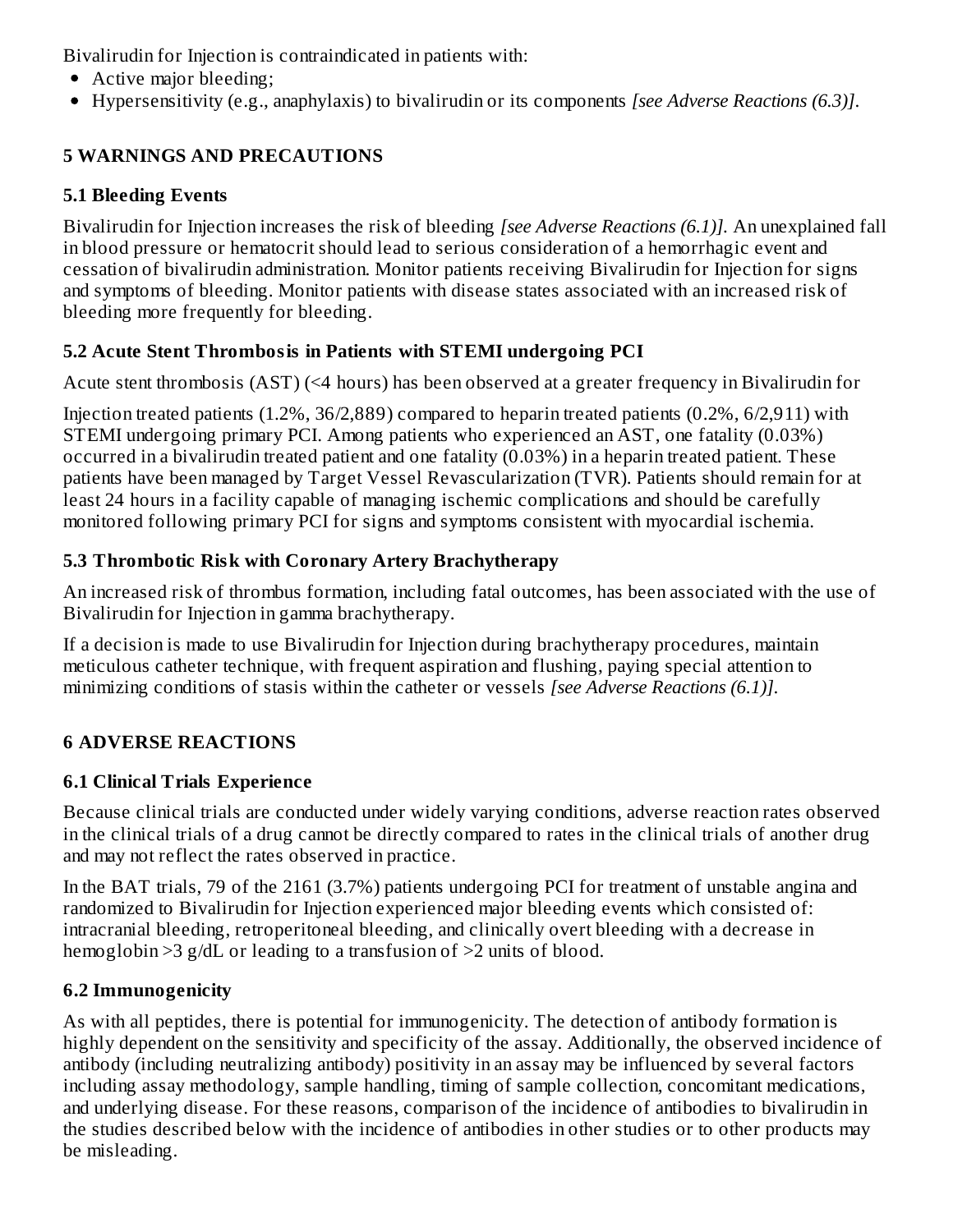In *in vitro* studies, bivalirudin exhibited no platelet aggregation response against sera from patients with a history of HIT/HITTS.

Among 494 subjects who received bivalirudin in clinical trials and were tested for antibodies, 2 subjects had treatment-emergent positive bivalirudin antibody tests. Neither subject demonstrated clinical evidence of allergic or anaphylactic reactions and repeat testing was not performed. Nine additional patients who had initial positive tests were negative on repeat testing.

### **6.3 Postmarketing Experience**

Because postmarketing adverse reactions are reported voluntarily from a population of uncertain size, it is not always possible to reliably estimate their frequency or establish a causal relationship to drug exposure.

The following adverse reactions have been identified during post approval use of bivalirudin: fatal bleeding; hypersensitivity and allergic reactions including reports of anaphylaxis; lack of anticoagulant effect; thrombus formation during PCI with and without intracoronary brachytherapy, including reports of fatal outcomes; pulmonary hemorrhage; cardiac tamponade; and INR increased.

## **7 DRUG INTERACTIONS**

In clinical trials in patients undergoing PCI/percutaneous transluminal coronary angioplasty (PTCA), coadministration of bivalirudin with heparin, warfarin, thrombolytics, or GPIs was associated with increased risks of major bleeding events compared to patients not receiving these concomitant medications.

## **8 USE IN SPECIFIC POPULATIONS**

## **8.1 Pregnancy**

## Risk Summary

There are no data available on use of Bivalirudin for Injection in pregnant women to inform a drugassociated risk of adverse developmental outcomes. Reproduction studies in rats and rabbits administered subcutaneously doses up to 1.6 times and 3.2 times the maximum recommended human dose (MRHD) of 15 mg/kg/day based on body surface area (BSA) during organogenesis, respectively, revealed no evidence of fetal harm.

All pregnancies have a background risk of birth defect, loss, or other adverse outcomes. The estimated background risk of major birth defects and miscarriage for the indicated population is unknown. In the U.S. general population, the estimated background risk of major birth defects and miscarriage in clinically recognized pregnancies is 2–4% and 15–20%, respectively.

## *Data*

## *Animal Data*

Reproductive studies have been performed in rats at subcutaneous doses up to 150 mg/kg/day (1.6 times the maximum recommended human dose based on body surface area) and rabbits at subcutaneous doses up to 150 mg/kg/day (3.2 times the maximum recommended human dose based on body surface area). These studies revealed no harm to the fetus attributable to bivalirudin.

At 500 mg/kg/day (equivalent to 5.4 times the maximum recommended human dose based on body surface area) subcutaneously, litter sizes and live fetuses in rats were reduced. Fetal skeletal variations were also noted. Some of these changes could be attributed to maternal toxicity observed at high doses.

There is no study covering the peri-natal period because of the potential complications of drug-induced hemorrhage during delivery.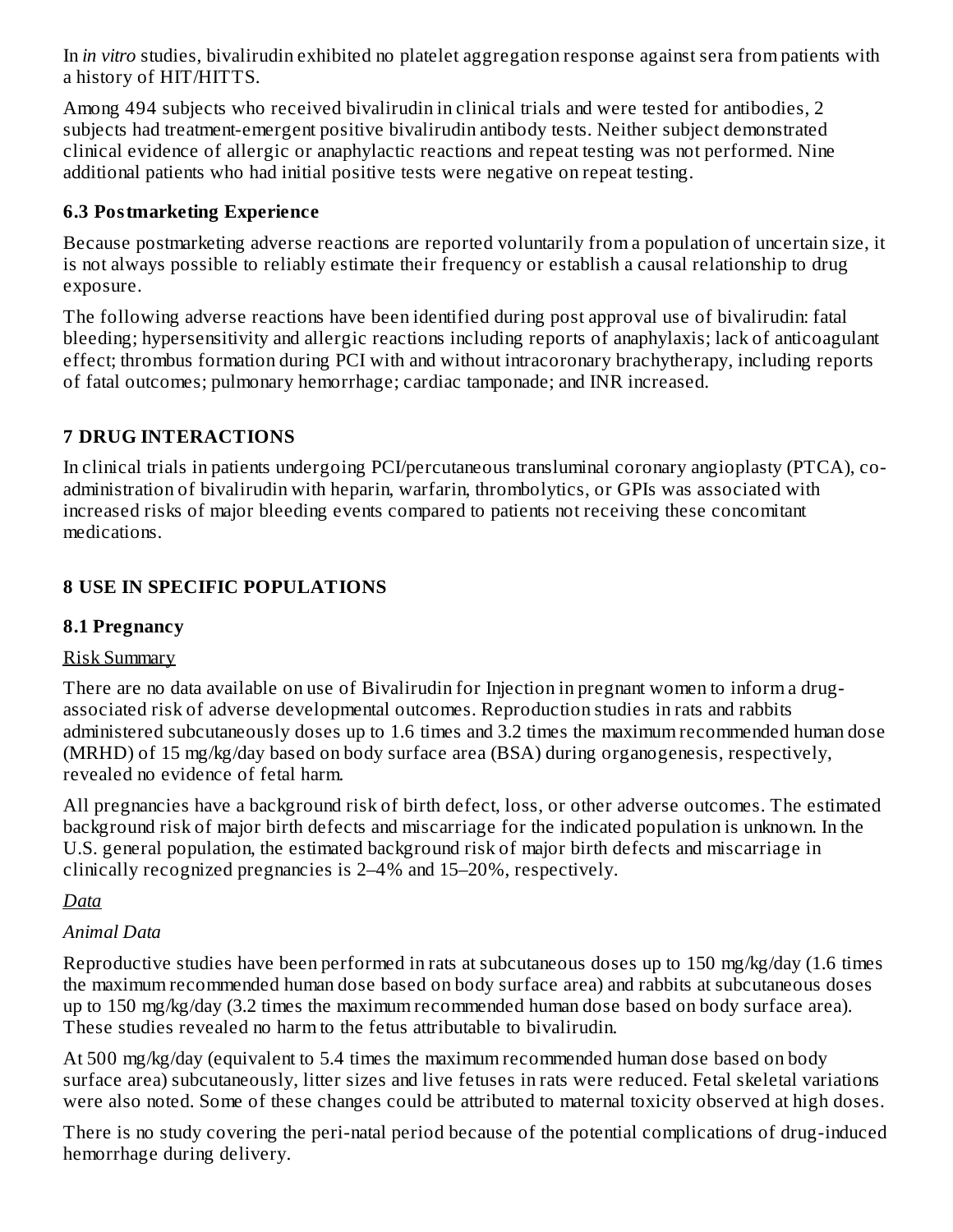## **8.2 Lactation**

#### Risk Summary

It is not known whether bivalirudin is present in human milk. No data are available on the effects on the breastfed child or on milk production.

Bivalirudin was administered to lactating rats in reproduction studies (*see Data*). The developmental and health benefits of breastfeeding should be considered along with the mother's clinical need for Bivalirudin for Injection and any potential adverse effects on the breastfed child from Bivalirudin for Injection or from the underlying maternal condition.

#### *Data*

#### *Animal Data*

Reproduction studies conducted in lactating female rats dosed subcutaneously daily with bivalirudin at doses up to 150 mg/kg/day (1.6 times the maximum recommended human dose, based on body surface area) from day 2 through day 20 of lactation revealed no adverse developmental outcomes to the pups.

#### **8.4 Pediatric Us e**

The safety and effectiveness of bivalirudin in pediatric patients have not been established.

### **8.5 Geriatric Us e**

In studies of patients undergoing PCI, 44% were ≥65 years of age and 12% of patients were ≥75 years old. Elderly patients experienced more bleeding events than younger patients.

### **8.6 Renal Impairment**

The disposition of bivalirudin was studied in PTCA patients with mild, moderate and severe renal impairment. The clearance of bivalirudin was reduced approximately 21% in patients with moderate and severe renal impairment and was reduced approximately 70% in dialysis-dependent patients *[see Clinical Pharmacology (12.3)].* Reduce the infusion dose of bivalirudin and monitor the anticoagulant status more frequently in patients with renal impairment creatinine clearance less than 30mL/min (by Cockcroft Gault equation) *[see Dosage and Administration (2.2)]*.

#### **10 OVERDOSAGE**

Cases of overdose of up to 10 times the recommended bolus or continuous infusion dose of bivalirudin have been reported in clinical trials and in postmarketing reports. A number of the reported overdoses were due to failure to adjust the infusion dose of bivalirudin in persons with renal dysfunction including persons on hemodialysis *[see Dosage and Administration (2.2)]*. Bleeding, as well as deaths due to hemorrhage, have been observed in some reports of overdose. In cases of suspected overdosage, discontinue bivalirudin immediately and monitor the patient closely for signs of bleeding. There is no known antidote to bivalirudin. Bivalirudin is hemodialyzable *[see Clinical Pharmacology (12.3)]*.

## **11 DESCRIPTION**

Bivalirudin for Injection contains bivalirudin which is a specific and reversible direct thrombin inhibitor. Bivalirudin is a synthetic, 20 amino acid peptide, with the chemical name of D-phenylalanyl-Lprolyl-L-arginyl-L-prolyl-glycyl-glycyl-glycyl-glycyl-L-asparagyl-glycyl-L-aspartyl-L-phenylalanyl-L-glutamyl-L-glutamyl-L-isoleucyl-L-prolyl-L-glutamyl-L-glutamyl-L-tyrosyl-L-leucine. The active pharmaceutical ingredient is in the form of bivalirudin trifluoroacetate as a white to off-white powder. The chemical name for bivalirudin trifluoroacetate is D-phenylalanyl-L-prolyl-L-arginyl-L-prolylglycyl-glycyl-glycyl-glycyl-L-asparagyl-glycyl-L-aspartyl-L-phenylalanyl-L-glutamyl-L-glutamyl-Lisoleucyl-L-prolyl-L-glutamyl-L-glutamyl-L-tyrosyl-L-leucine trifluoroacetate (Figure 1). The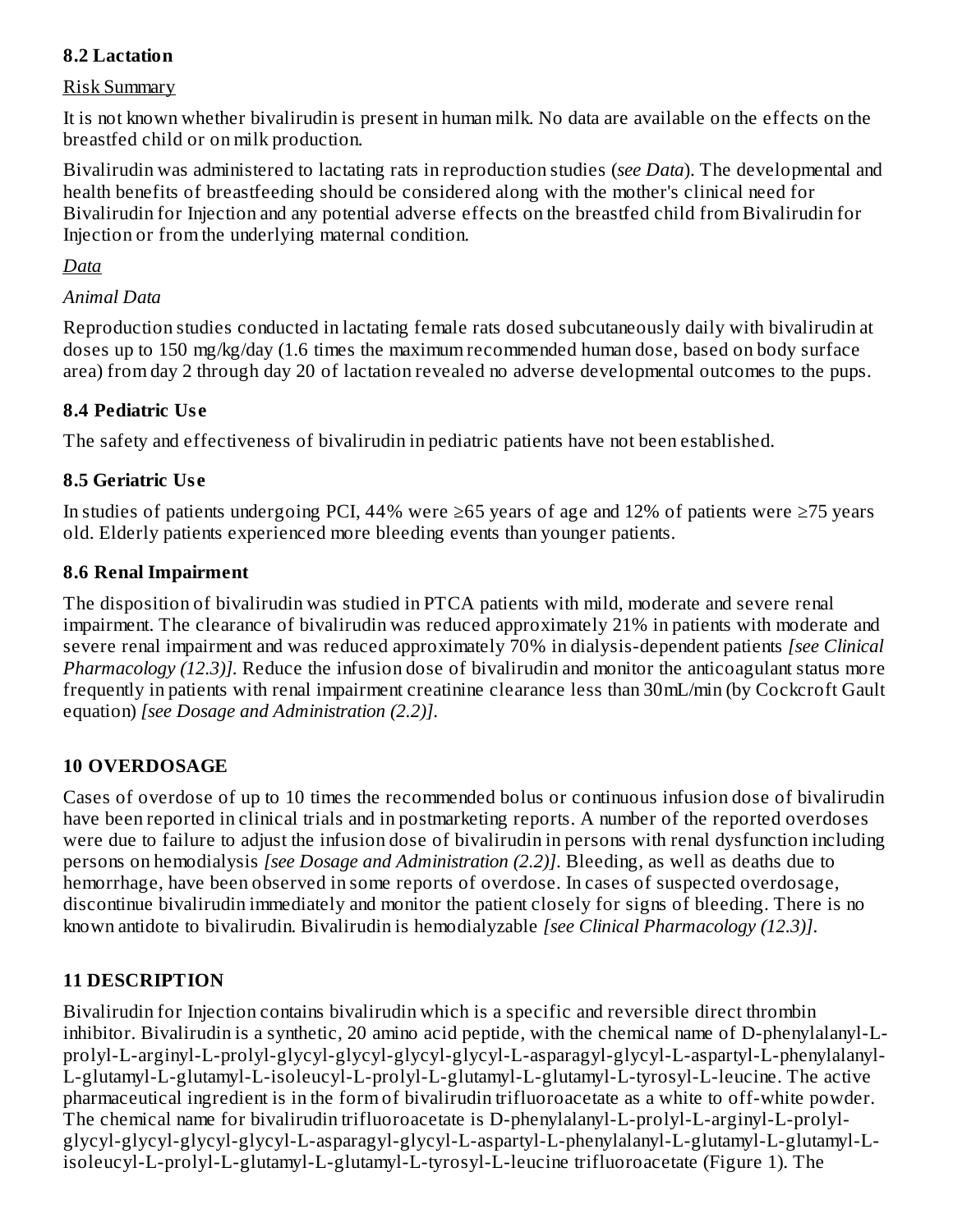molecular weight of bivalirudin is 2,180 daltons (anhydrous free base peptide). Figure 1. Structural formula for bivalirudin trifluoroacetate



Bivalirudin for Injection is supplied as a sterile white lyophilized cake, in single-dose vials. Each vial contains 250 mg bivalirudin, equivalent to an average of 270 mg of bivalirudin trifluoroacetate\*, 125 mg mannitol, and sodium hydroxide to adjust the pH to 5 to 6 (equivalent of approximately 12.5 mg sodium). When reconstituted with Sterile Water for Injection, the product yields a clear to opalescent, colorless to slightly yellow solution, pH 5 to 6.

\*The range of bivalirudin trifluoroacetate is 260 mg to 280 mg based on a range of trifluoroacetic acid *composition of 1.0 to 2.2 equivalents.*

## **12 CLINICAL PHARMACOLOGY**

#### **12.1 Mechanism of Action**

Bivalirudin directly inhibits thrombin by specifically binding both to the catalytic site and to the anion binding exosite of circulating and clot-bound thrombin. Thrombin is a serine proteinase that plays a central role in the thrombotic process, acting to cleave fibrinogen into fibrin monomers and to activate Factor XIII to Factor XIIIa, allowing fibrin to develop a covalently cross-linked framework which stabilizes the thrombus; thrombin also activates Factors V and VIII, promoting further thrombin generation, and activates platelets, stimulating aggregation and granule release. The binding of bivalirudin to thrombin is reversible as thrombin slowly cleaves the bivalirudin-Arg3-Pro4 bond, resulting in recovery of thrombin active site functions.

In *in vitro* studies, bivalirudin inhibited both soluble (free) and clot-bound thrombin, was not neutralized by products of the platelet release reaction, and prolonged the activated partial thromboplastin time (aPTT), thrombin time (TT), and prothrombin time (PT) of normal human plasma in a concentrationdependent manner. The clinical relevance of these findings is unknown.

#### **12.2 Pharmacodynamics**

In healthy volunteers and patients (with ≥70% vessel occlusion undergoing routine PTCA), bivalirudin exhibited dose- and concentration-dependent anticoagulant activity as evidenced by prolongation of the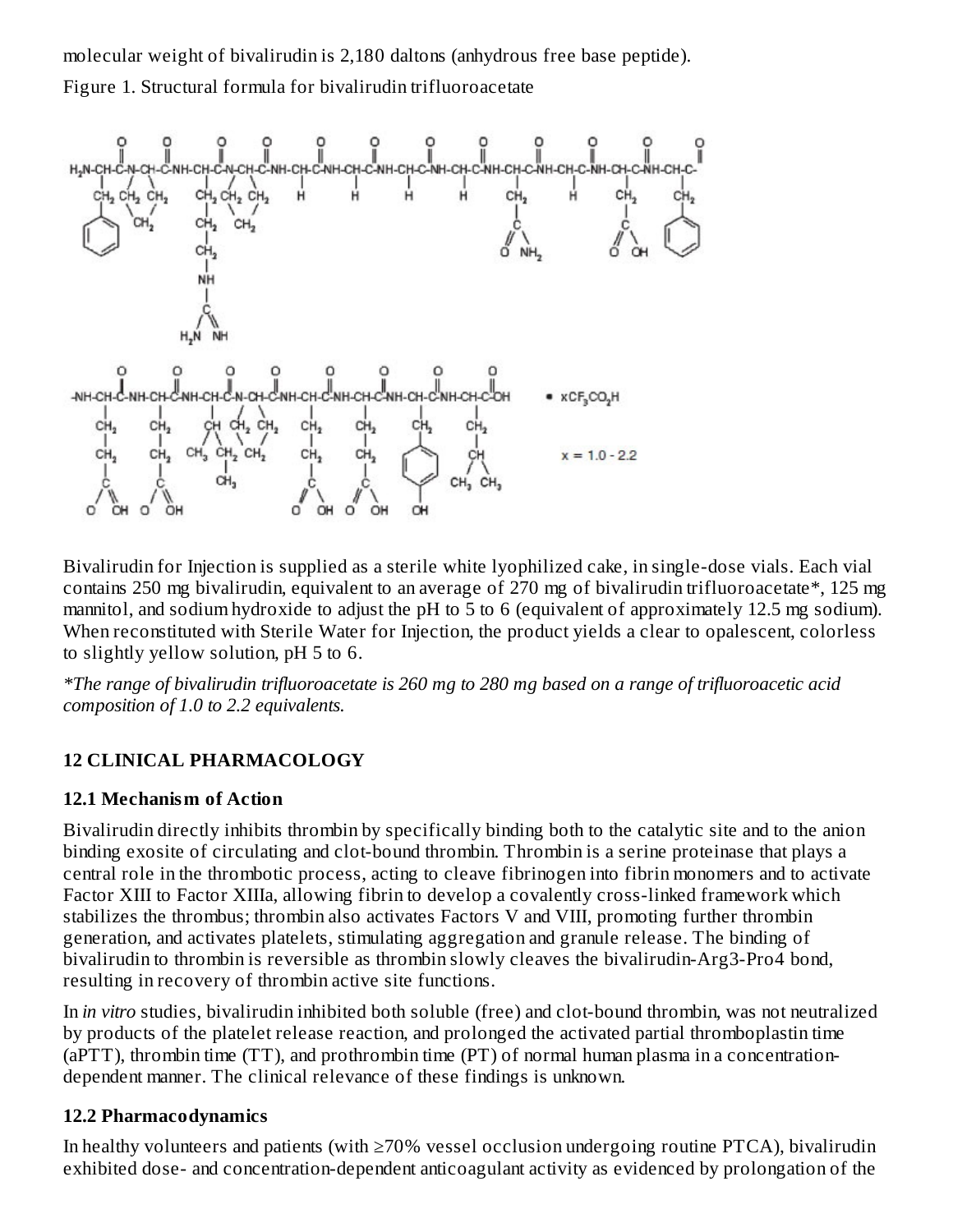ACT, aPTT, PT, and TT. Intravenous administration of bivalirudin produces an immediate anticoagulant effect. Coagulation times return to baseline approximately 1 hour following cessation of bivalirudin administration. Bivalirudin for Injection also increases INR. Therefore INR measurements made in Bivalirudin for Injection treated patients may not be useful for determining the appropriate dose of warfarin.

In 291 patients with ≥70% vessel occlusion undergoing routine PTCA, a positive correlation was observed between the dose of bivalirudin and the proportion of patients achieving ACT values of 300 sec or 350 sec. At a bivalirudin dose of 1 mg/kg IV bolus plus 2.5 mg/kg/h IV infusion for 4 hours, followed by 0.2 mg/kg/h, all patients reached maximal ACT values >300 sec.

### **12.3 Pharmacokinetics**

Bivalirudin exhibits linear pharmacokinetics following IV administration to patients undergoing PTCA. In these patients, a mean steady state bivalirudin concentration of  $12.3 \pm 1.7$  mcg/mL is achieved following an IV bolus of 1 mg/kg and a 4-hour 2.5 mg/kg/h IV infusion.

### *Distribution*

Bivalirudin does not bind to plasma proteins (other than thrombin) or to red blood cells.

### *Elimination*

Bivalirudin has a half-life of 25 minutes in PTCA patients with normal renal function. The total body clearance of bivalirudin in PTCA patients with normal renal function is 3.4 mL/min/kg.

### *Metabolism*

Bivalirudin is metabolized by proteolytic cleavage.

### *Excretion*

Bivalirudin undergoes glomerular filtration. Tubular secretion and tubular reabsorption are also implicated in the excretion of bivalirudin, although the extent is unknown.

## *Specific Populations*

## *Patients with Renal Impairment*

Total body clearance was similar for PTCA patients with normal renal function and with mild renal impairment. Clearance was reduced by 21% in patients with moderate and severe renal impairment with a half-life of 34 and 57 minutes, respectively. In dialysis patients, clearance was reduced by 70%, with a half-life of 3.5 hours. Approximately 25% bivalirudin is cleared by hemodialysis.

## **13 NONCLINICAL TOXICOLOGY**

## **13.1 Carcinogenesis, Mutagenesis, Impairment of Fertility**

No long-term studies in animals have been performed to evaluate the carcinogenic potential of bivalirudin. Bivalirudin displayed no genotoxic potential in the *in vitro* bacterial cell reverse mutation assay (Ames test), the *in vitro* Chinese hamster ovary cell forward gene mutation test (CHO/HGPRT), the *in vitro* human lymphocyte chromosomal aberration assay, the *in vitro* rat hepatocyte unscheduled DNA synthesis (UDS) assay, and the *in vivo* rat micronucleus assay. Fertility and general reproductive performance in rats were unaffected by subcutaneous doses of bivalirudin up to 150 mg/kg/day, about

1.6 times the dose on a body surface area basis (mg/m<sup>2</sup>) of a 50 kg person given the maximum recommended dose of 15 mg/kg/day.

## **14 CLINICAL STUDIES**

Bivalirudin Angioplasty Trial (BAT)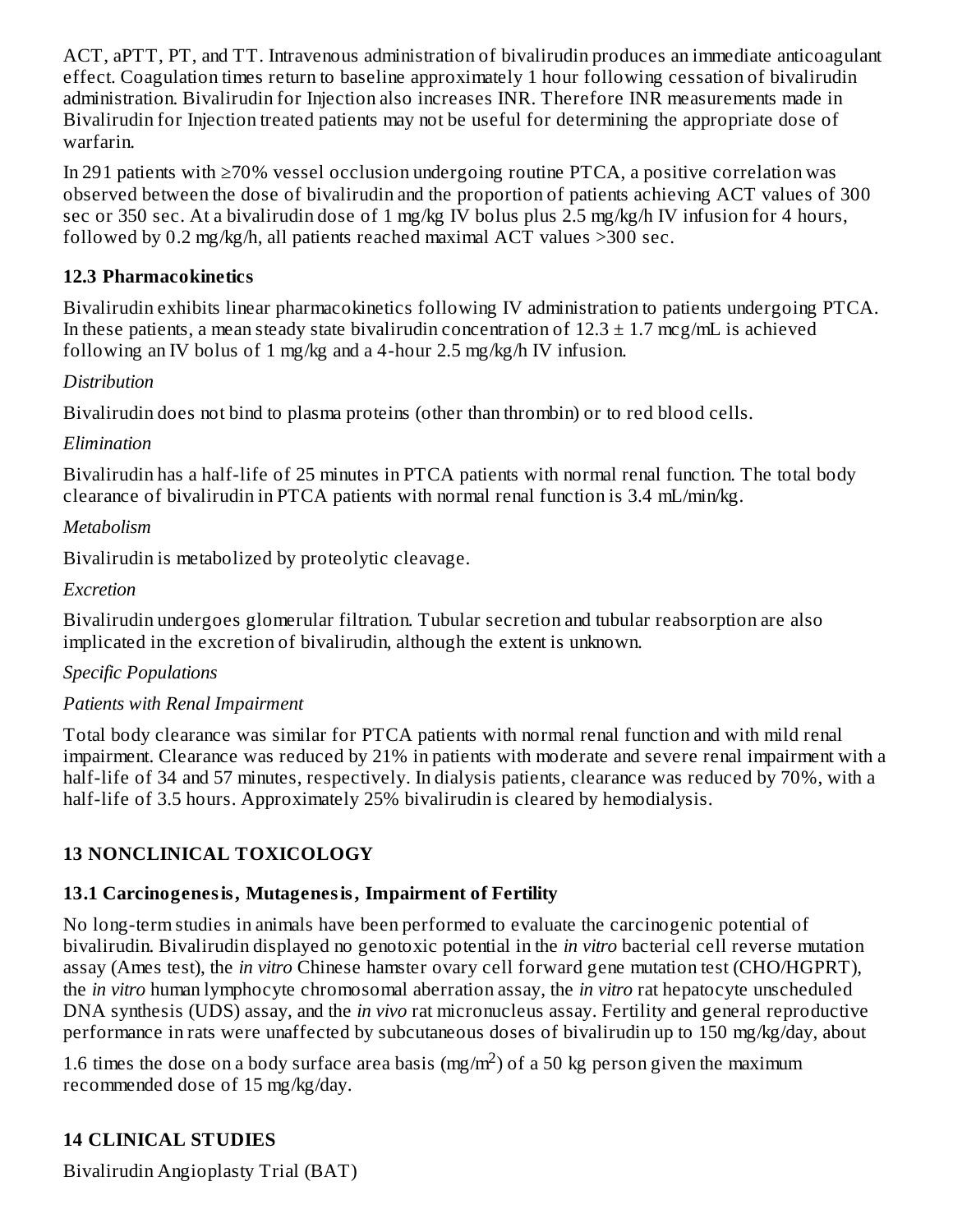In the BAT studies, patients with unstable angina undergoing PCI were randomized 1:1 to a 1 mg/kg bolus of bivalirudin and then 2.5 mg/kg/h for four hours and then 0.2 mg/kg/h for 14-20 hours or to 175 IU/kg bolus of heparin followed by an 18-24 hour infusion of 15 IU/kg/h infusion. Additional heparin but not bivalirudin could be administered for ACT <350 seconds. The studies were designed to demonstrate the superiority of bivalirudin to heparin on the occurrence of any of the following during hospitalization up to seven days of death, MI, abrupt closure of dilated vessel, or clinical deterioration requiring revascularization or placement of an aortic balloon pump.

The 4312 subjects ranged in age from 29-90 (median 63) years. 68% were male, and 91% were Caucasian. Median weight was 80 kg (39-120 kg). 741 (17%) subjects had post-MI angina. Twenty-three percent of patients were treated with heparin within one hour prior to randomization.

The studies did not demonstrate that bivalirudin was statistically superior to heparin for reducing the risk of death, MI, abrupt closure of the dilated vessel, or clinical deterioration requiring revascularization or placement of an aortic balloon pump, but the occurrence of these events was similar in both treatment groups. Study outcomes are shown in **Table 3**.

| Endpoint                      | <b>BIVALIRUDIN</b><br>$(n=2161)$ | <b>HEPARIN</b><br>$(n=2151)$ |  |
|-------------------------------|----------------------------------|------------------------------|--|
| Primary Endpoint <sup>1</sup> | 7.9%                             | 9.3%                         |  |
| Death, MI, revascularization  | 6.2%                             | 7.9%                         |  |
| Death                         | 0.2%                             | 0.2%                         |  |
| MI                            | 3.3%                             | 4.2%                         |  |

**Table 3:Incidences of In-hospital Endpoints in BAT Trial**

 $<sup>1</sup>$  A composite of death or MI or clinical deterioration of cardiac origin requiring revascularization or placement of</sup> an aortic balloon pump or angiographic evidence of abrupt vessel closure.

## *AT-BAT Trial (NCT# 00043940)*

This was a single-arm open-label study in which 51 patients with heparin-induced thrombocytopenia (HIT) or heparin-induced thrombocytopenia and thrombosis syndrome (HITTS) underwent PCI. The majority of patients achieved adequate ACT at the time of device activation and no major bleeding was reported. Evidence for the diagnosis of HIT/HITTS was based on a clinical history of a decrease of platelets in patients after heparin administration [new diagnosis or history of clinically suspected or objectively documented HIT/HITTS defined as either: 1) HIT: positive heparin-induced platelet aggregation (HIPA) or other functional assay where the platelet count has decreased to <100,000/mL (minimum 30% from prior to heparin), or has decreased to <150,000/mL (minimum 40% from prior to heparin), or has decreased as above within hours of receiving heparin in a patient with a recent, previous exposure to heparin; 2) HITTS: thrombocytopenia as above plus arterial or venous thrombosis diagnosed by physician examination/laboratory and/or appropriate imaging studies]. Patients ranged in age from 48 to 89 years (median 70); weight ranged from 42 to 123 kg (median 76); 50% were male and 50% were female. Bivalirudin was administered as either 1 mg/kg bolus followed by 2.5 mg/kg/h (high dose in 28 patients) or 0.75 mg/kg bolus followed by a 1.75 mg/kg/h infusion (lower dose in 25 patients) for up to 4 hours. Ninety-eight percent of patients received aspirin, 86% received clopidogrel and 19% received GPIs.

The median ACT values at the time of device activation were 379 sec (high dose) and 317 sec (lower dose). Following the procedure, 48 of the 51 patients (94%) had TIMI grade 3 flow and stenosis <50%. One patient died during a bradycardic episode 46 hours after successful PCI, another patient required surgical revascularization, and one patient experienced no flow requiring a temporary intra-aortic balloon.

Two of the fifty-one patients with the diagnosis of HIT/HITTS developed thrombocytopenia after receiving bivalirudin and GPIs.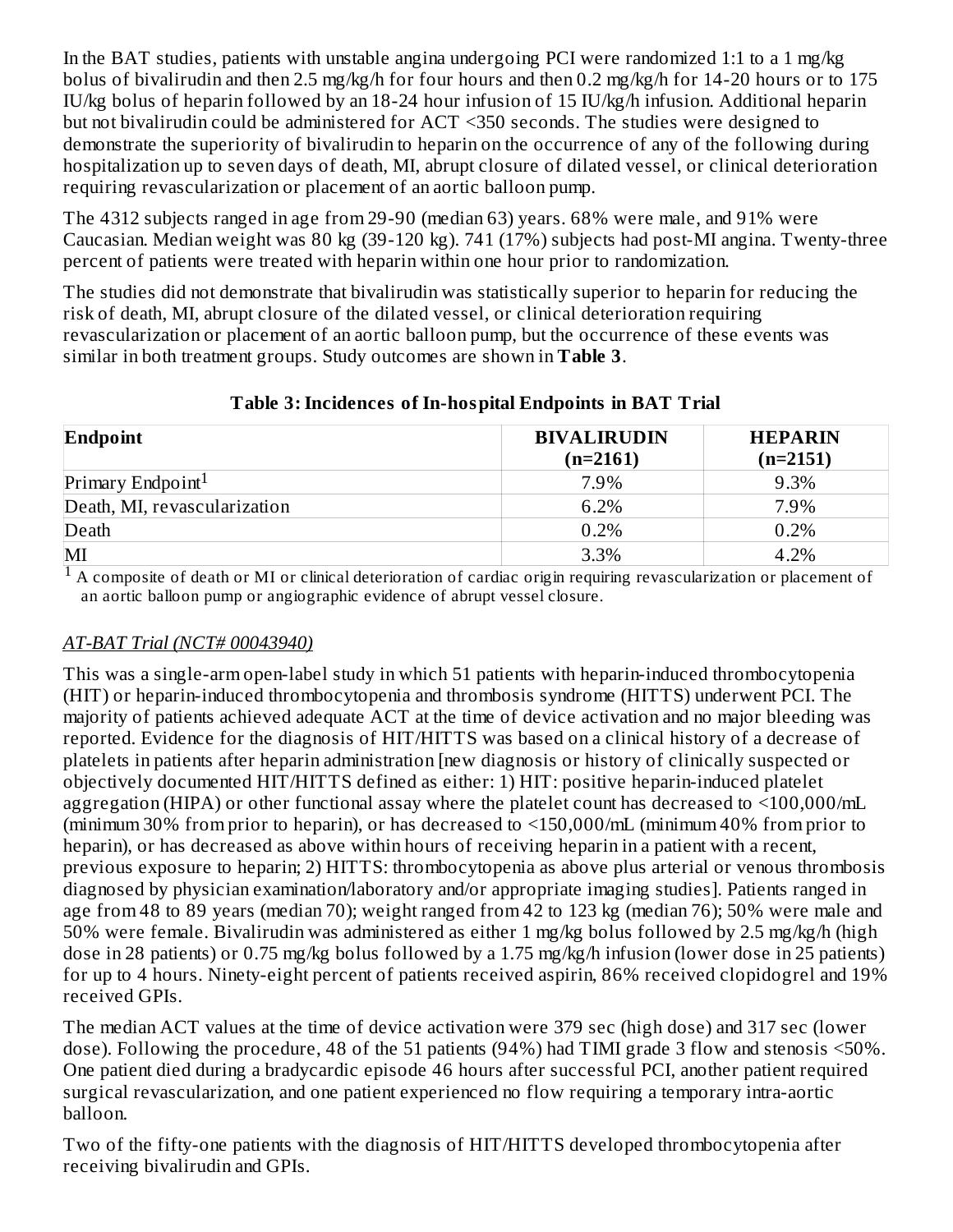## **16 HOW SUPPLIED/STORAGE AND HANDLING**

Bivalirudin for Injection is supplied as a sterile, lyophilized powder in single-dose, glass vials. Each vial contains 250 mg of bivalirudin equivalent to an average of 270 mg of bivalirudin trifluoroacetate\*.

*\*The range of bivalirudin trifluoroacetate is 260 to 280 mg based on a range of trifluoroacetic acid composition of 1.0 to 2.2 equivalents.*

| <b>Product</b> | NDC          | <b>Strength</b>                                            |
|----------------|--------------|------------------------------------------------------------|
| No.            | No.          |                                                            |
| 506210         | 63323-562-10 | 250 mg per vial 250 mg single-dose vial, packaged in tens. |

Store Bivalirudin for Injection dosage units at 20° to 25°C (68° to 77°F) [see USP Controlled Room Temperature].

The container closure is not made with natural rubber latex.

#### **17 PATIENT COUNSELING INFORMATION**

Advise patients to watch carefully for any signs of bleeding or bruising and to report these to their health care provider when they occur.

The brand names mentioned in this document are the trademarks of their respective owners.

## **III** FRESENIUS **KABI**

Lake Zurich, IL 60047 www.fresenius-kabi.com/us 451129C Revised: April 2020

**PACKAGE LABEL - PRINCIPAL DISPLAY - Bivalirudin for Injection 250 mg Single Dos e Vial Label**

**Bivalirudin** for Injection **250 mg per vial** For intravenous use only. For single-dose only. Discard unused portion. Rx only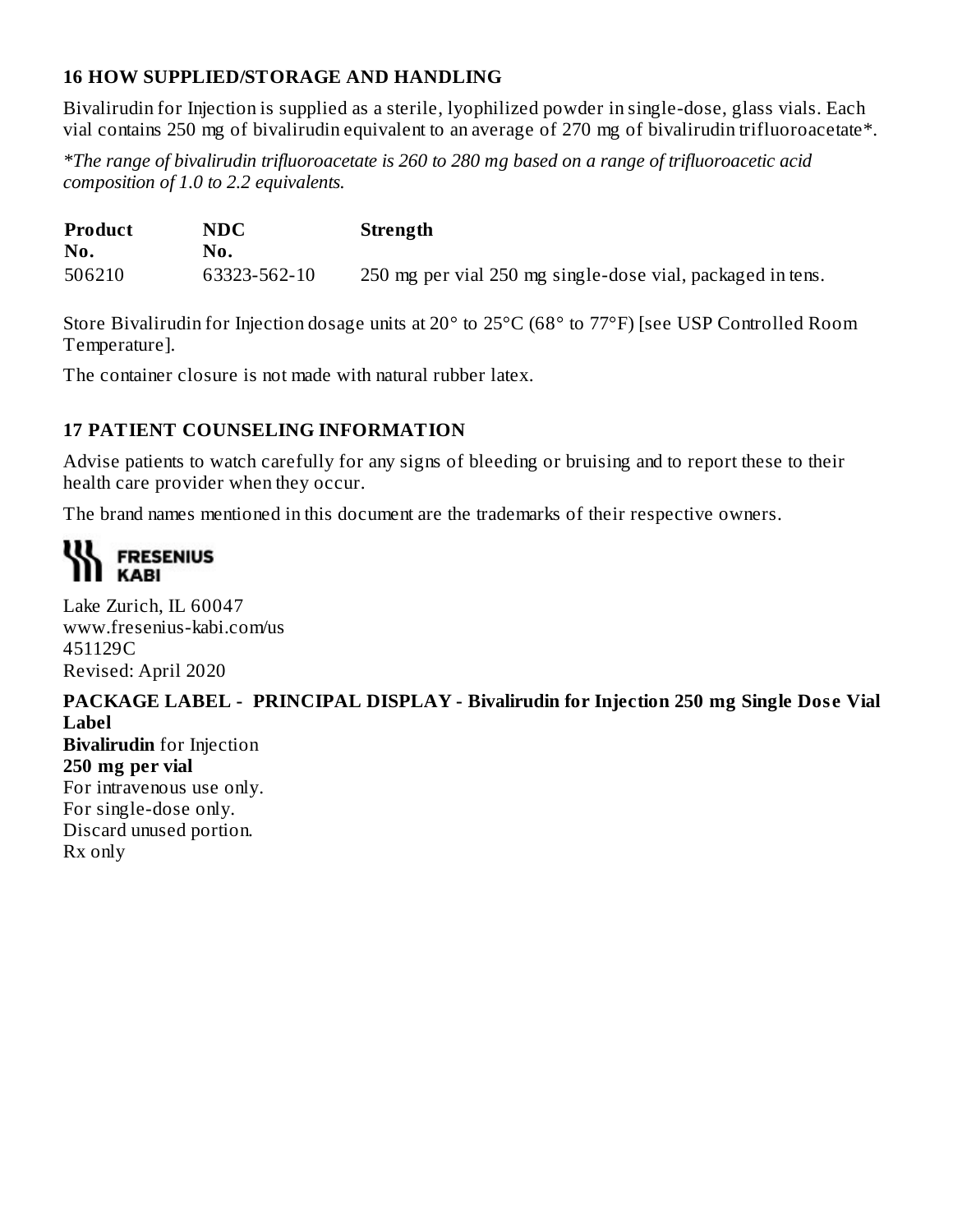| <b>Bivalirudin</b><br>for Injection<br>250 mg per vial        | Each vial contains: 250 mg<br>bivalirudin equivalent to an<br>average of 270 mg bivalirudin<br>trifluoroacetate with 125 mg<br><b>Mannitol and Sodium Hydroxide</b><br>for pH adjustment. | Lake Zurich, IL 60047 | 54            | $\qquad \qquad \blacksquare$<br>ເດ |
|---------------------------------------------------------------|-------------------------------------------------------------------------------------------------------------------------------------------------------------------------------------------|-----------------------|---------------|------------------------------------|
| For intravenous                                               | Add 5 mL of Sterile Water for<br>Injection. Each mL contains 50 mg<br>of bivalirudin.                                                                                                     | Kabi                  | 40242         | m<br>Ē<br>S<br>S<br>ဖ              |
| use only.<br>For single-dose only.<br>Discard unused portion. | Usual Dosage: See package insert.<br>STORE AT: 20° to 25°C (68° to<br>77°F) [see USP Controlled Room                                                                                      | <b>Fresenius</b>      |               | ≏                                  |
| Rx only                                                       | Temperature].                                                                                                                                                                             |                       | <b>OT/EXF</b> |                                    |

# **PACKAGE LABEL - PRINCIPAL DISPLAY - Bivalirudin for Injection 250 mg Single Dos e Vial Tray Label**

**Bivalirudin** for Injection **250 mg per vial** For intravenous use only. 10 Single-dose vials. Discard unused portion. Rx only



## **BIVALIRUDIN**

bivalirudin injection, powder, lyophilized, for solution

| HUMAN PRESCRIPTION DRUG                                               | Item Code (Source) | NDC:63323-562            |  |  |  |
|-----------------------------------------------------------------------|--------------------|--------------------------|--|--|--|
| <b>INTRAVENOUS</b>                                                    |                    |                          |  |  |  |
|                                                                       |                    |                          |  |  |  |
|                                                                       |                    |                          |  |  |  |
| <b>Active Ingredient/Active Moiety</b>                                |                    |                          |  |  |  |
| <b>Ingredient Name</b>                                                |                    | Strength                 |  |  |  |
| <b>BIVALIRUDIN</b> (UNII: TN9BEX005G) (BIVALIRUDIN - UNII:TN9BEX005G) | <b>BIVALIRUDIN</b> | $250$ mg                 |  |  |  |
|                                                                       |                    | <b>Basis of Strength</b> |  |  |  |